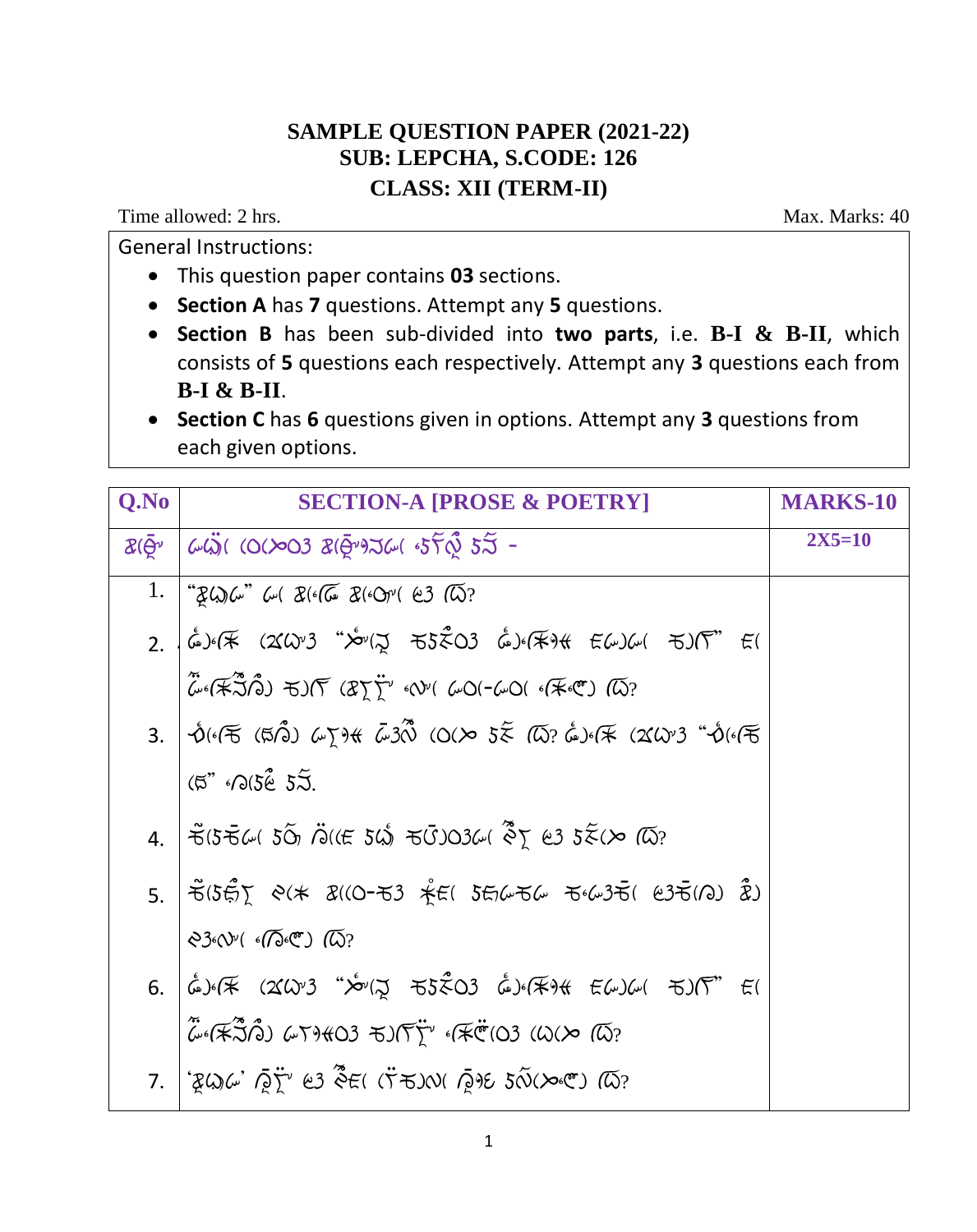| <b>SECTION-B [DRAMA]</b>                                                                                         | <b>MARKS-15</b>                                                                                                                                                                                                                                                                                                                                                                                                                                                                                                                                                                                                                                                                                                                                                                                                                                                                                                                                                                                                                                                                                                                                                                                                                                                                                                                                                                                                                                                                                                                                                                                                                                                                                                                                                                                                                                                                                                                                                                                                                                                                                                                                                                                                                                                                                                                                                    |
|------------------------------------------------------------------------------------------------------------------|--------------------------------------------------------------------------------------------------------------------------------------------------------------------------------------------------------------------------------------------------------------------------------------------------------------------------------------------------------------------------------------------------------------------------------------------------------------------------------------------------------------------------------------------------------------------------------------------------------------------------------------------------------------------------------------------------------------------------------------------------------------------------------------------------------------------------------------------------------------------------------------------------------------------------------------------------------------------------------------------------------------------------------------------------------------------------------------------------------------------------------------------------------------------------------------------------------------------------------------------------------------------------------------------------------------------------------------------------------------------------------------------------------------------------------------------------------------------------------------------------------------------------------------------------------------------------------------------------------------------------------------------------------------------------------------------------------------------------------------------------------------------------------------------------------------------------------------------------------------------------------------------------------------------------------------------------------------------------------------------------------------------------------------------------------------------------------------------------------------------------------------------------------------------------------------------------------------------------------------------------------------------------------------------------------------------------------------------------------------------|
| $643$ ( (0(>03 &(@+976( $55\%$ $55$ (03 $\%$ )6()                                                                | $3x3=9$                                                                                                                                                                                                                                                                                                                                                                                                                                                                                                                                                                                                                                                                                                                                                                                                                                                                                                                                                                                                                                                                                                                                                                                                                                                                                                                                                                                                                                                                                                                                                                                                                                                                                                                                                                                                                                                                                                                                                                                                                                                                                                                                                                                                                                                                                                                                                            |
|                                                                                                                  |                                                                                                                                                                                                                                                                                                                                                                                                                                                                                                                                                                                                                                                                                                                                                                                                                                                                                                                                                                                                                                                                                                                                                                                                                                                                                                                                                                                                                                                                                                                                                                                                                                                                                                                                                                                                                                                                                                                                                                                                                                                                                                                                                                                                                                                                                                                                                                    |
| $55\overline{Q}$ (Xx(V)3 E3 $5\widetilde{W}$ (V)3 (EE ((X) (W)?                                                  |                                                                                                                                                                                                                                                                                                                                                                                                                                                                                                                                                                                                                                                                                                                                                                                                                                                                                                                                                                                                                                                                                                                                                                                                                                                                                                                                                                                                                                                                                                                                                                                                                                                                                                                                                                                                                                                                                                                                                                                                                                                                                                                                                                                                                                                                                                                                                                    |
|                                                                                                                  |                                                                                                                                                                                                                                                                                                                                                                                                                                                                                                                                                                                                                                                                                                                                                                                                                                                                                                                                                                                                                                                                                                                                                                                                                                                                                                                                                                                                                                                                                                                                                                                                                                                                                                                                                                                                                                                                                                                                                                                                                                                                                                                                                                                                                                                                                                                                                                    |
|                                                                                                                  |                                                                                                                                                                                                                                                                                                                                                                                                                                                                                                                                                                                                                                                                                                                                                                                                                                                                                                                                                                                                                                                                                                                                                                                                                                                                                                                                                                                                                                                                                                                                                                                                                                                                                                                                                                                                                                                                                                                                                                                                                                                                                                                                                                                                                                                                                                                                                                    |
| $-556$ ) $81566$ $(1054387)$ $(7687)$                                                                            |                                                                                                                                                                                                                                                                                                                                                                                                                                                                                                                                                                                                                                                                                                                                                                                                                                                                                                                                                                                                                                                                                                                                                                                                                                                                                                                                                                                                                                                                                                                                                                                                                                                                                                                                                                                                                                                                                                                                                                                                                                                                                                                                                                                                                                                                                                                                                                    |
|                                                                                                                  |                                                                                                                                                                                                                                                                                                                                                                                                                                                                                                                                                                                                                                                                                                                                                                                                                                                                                                                                                                                                                                                                                                                                                                                                                                                                                                                                                                                                                                                                                                                                                                                                                                                                                                                                                                                                                                                                                                                                                                                                                                                                                                                                                                                                                                                                                                                                                                    |
| $\tilde{\omega}$ *(૨૯( సై $\tilde{\epsilon}$ ಕ(ந) $\hat{\star}$ )(ਇ $\tilde{\epsilon}$ (లె) ( $\tilde{\omega}$ ? |                                                                                                                                                                                                                                                                                                                                                                                                                                                                                                                                                                                                                                                                                                                                                                                                                                                                                                                                                                                                                                                                                                                                                                                                                                                                                                                                                                                                                                                                                                                                                                                                                                                                                                                                                                                                                                                                                                                                                                                                                                                                                                                                                                                                                                                                                                                                                                    |
|                                                                                                                  |                                                                                                                                                                                                                                                                                                                                                                                                                                                                                                                                                                                                                                                                                                                                                                                                                                                                                                                                                                                                                                                                                                                                                                                                                                                                                                                                                                                                                                                                                                                                                                                                                                                                                                                                                                                                                                                                                                                                                                                                                                                                                                                                                                                                                                                                                                                                                                    |
| 73. (54) 3 = ( $6503$ $53$ $840$ $103$                                                                           |                                                                                                                                                                                                                                                                                                                                                                                                                                                                                                                                                                                                                                                                                                                                                                                                                                                                                                                                                                                                                                                                                                                                                                                                                                                                                                                                                                                                                                                                                                                                                                                                                                                                                                                                                                                                                                                                                                                                                                                                                                                                                                                                                                                                                                                                                                                                                                    |
|                                                                                                                  | $2x3=6$                                                                                                                                                                                                                                                                                                                                                                                                                                                                                                                                                                                                                                                                                                                                                                                                                                                                                                                                                                                                                                                                                                                                                                                                                                                                                                                                                                                                                                                                                                                                                                                                                                                                                                                                                                                                                                                                                                                                                                                                                                                                                                                                                                                                                                                                                                                                                            |
|                                                                                                                  |                                                                                                                                                                                                                                                                                                                                                                                                                                                                                                                                                                                                                                                                                                                                                                                                                                                                                                                                                                                                                                                                                                                                                                                                                                                                                                                                                                                                                                                                                                                                                                                                                                                                                                                                                                                                                                                                                                                                                                                                                                                                                                                                                                                                                                                                                                                                                                    |
| 8(1 5 - 105 - 105 - 105 - 105 - 105 - 105 - 105 - 105 - 105 - 105 - 105 - 105 - 105 - 105 - 105 - 10             |                                                                                                                                                                                                                                                                                                                                                                                                                                                                                                                                                                                                                                                                                                                                                                                                                                                                                                                                                                                                                                                                                                                                                                                                                                                                                                                                                                                                                                                                                                                                                                                                                                                                                                                                                                                                                                                                                                                                                                                                                                                                                                                                                                                                                                                                                                                                                                    |
|                                                                                                                  |                                                                                                                                                                                                                                                                                                                                                                                                                                                                                                                                                                                                                                                                                                                                                                                                                                                                                                                                                                                                                                                                                                                                                                                                                                                                                                                                                                                                                                                                                                                                                                                                                                                                                                                                                                                                                                                                                                                                                                                                                                                                                                                                                                                                                                                                                                                                                                    |
|                                                                                                                  |                                                                                                                                                                                                                                                                                                                                                                                                                                                                                                                                                                                                                                                                                                                                                                                                                                                                                                                                                                                                                                                                                                                                                                                                                                                                                                                                                                                                                                                                                                                                                                                                                                                                                                                                                                                                                                                                                                                                                                                                                                                                                                                                                                                                                                                                                                                                                                    |
|                                                                                                                  |                                                                                                                                                                                                                                                                                                                                                                                                                                                                                                                                                                                                                                                                                                                                                                                                                                                                                                                                                                                                                                                                                                                                                                                                                                                                                                                                                                                                                                                                                                                                                                                                                                                                                                                                                                                                                                                                                                                                                                                                                                                                                                                                                                                                                                                                                                                                                                    |
| $\bar{x}$ ( $\gg$ 5 $\tilde{\lessdot}$ er) ( $\bar{\omega}$ ?                                                    |                                                                                                                                                                                                                                                                                                                                                                                                                                                                                                                                                                                                                                                                                                                                                                                                                                                                                                                                                                                                                                                                                                                                                                                                                                                                                                                                                                                                                                                                                                                                                                                                                                                                                                                                                                                                                                                                                                                                                                                                                                                                                                                                                                                                                                                                                                                                                                    |
|                                                                                                                  |                                                                                                                                                                                                                                                                                                                                                                                                                                                                                                                                                                                                                                                                                                                                                                                                                                                                                                                                                                                                                                                                                                                                                                                                                                                                                                                                                                                                                                                                                                                                                                                                                                                                                                                                                                                                                                                                                                                                                                                                                                                                                                                                                                                                                                                                                                                                                                    |
| $\hat{*}$ 35 $\bar{r}$ (2003 (W(20 (W?                                                                           |                                                                                                                                                                                                                                                                                                                                                                                                                                                                                                                                                                                                                                                                                                                                                                                                                                                                                                                                                                                                                                                                                                                                                                                                                                                                                                                                                                                                                                                                                                                                                                                                                                                                                                                                                                                                                                                                                                                                                                                                                                                                                                                                                                                                                                                                                                                                                                    |
|                                                                                                                  | $ \,\tilde{\mathfrak{C}}\,5\bar{\mathfrak{D}}\,\tilde{\chi}\,$ e3 $\tilde{\mathfrak{S}}\tilde{\mathfrak{O}}\,$ ) ಕ $ \,\mathfrak{O}\,(\,\tilde{\chi}\, \, \tilde{\mathfrak{O}}\,)\,$ is E( $\,\ddot{\mathfrak{O}}\,(\,\tilde{\mathfrak{O}}\,)\,$ e4) e3 is $\,$<br>2. (65 $\bar{x}$ $\dot{\tilde{R}}$ $\tilde{7}$ 3036( $\tilde{\diamond}$ (* $\dot{\tilde{R}}$ ) (23 (6)( $\gg$ (**) (6)?<br>3.  " $E(E3\hat{O})$ ( $\overline{O}$ $E\overline{O}$ ) $5\tilde{E}$ $\overline{\overline{O}}$ ) $\overline{\overline{C}}$ " $\overline{E}$ ( $\overline{\overline{E}}$ "- $\overline{E}$ ( $\overline{\overline{E}}$ ") $2\tilde{C}$ ( « $\overline{C}$ )( $\overline{C}$ $\overline{C}$ E( $\stackrel{\circ}{\sqrt{O}}$ ( $\overline{C}$ )( $e$ "<br>5. $\phi$ 55 $\vec{z}$ 3) $\phi$ 55 $\vec{z}$ $\phi$ $\epsilon$ ( $\phi$ ( $\epsilon$ $\psi$ ) 3(53) $\omega$ 9E/a) $\phi$ 8°) $\tau$ 3) $\omega$<br>$\omega$ 4) (0(203 8(8")J6(45) 55 (03 4)6()<br>1. $\sqrt{8}$ $52.557$ $83$ $(\overset{.}{x}$ $\overset{.}{\tau}$ $(\overset{.}{x}$ $(\times$ $\overset{.}{\omega})$ $\approx$ $\gamma$ $\gamma$ $(\overset{.}{x}$ $\overset{.}{\tau}$ $(\overset{.}{x})$ $\overset{.}{\tau}$ $\overset{.}{\omega}$ $\overset{.}{\tau}$ $\overset{.}{\omega}$ $\overset{.}{\tau}$ $(\overset{.}{x}$ $\overset{.}{\tau}$ $\overset{.}{\tau}$<br>$\frac{1}{2}$ 31 (x) $\frac{1}{2}$ 350 (x) $\frac{1}{2}$ (x) $\frac{1}{2}$ 650 (x) $\frac{1}{2}$ 63 5 $\frac{1}{2}$ (x) $\frac{1}{2}$<br>3. $ \cdot(\overline{\mathcal{R}}\mathcal{A})$ , $\mathcal{A}^{\prime\prime}\mathcal{A}$ ) $\mathcal{\hat{R}})$ $\lambda$ $\lambda$ 3 $\mathcal{\hat{Q}}$ E( e3 $\lambda$ $\lambda$ $\lambda$ $\lambda$ $\mathcal{A}$ ) $\mathcal{\hat{R}}$ 3 $\mathcal{A}$ ) $\mathcal{\hat{Q}}$ 3( $\lambda$ ) $\mathcal{\hat{R}}$<br>4. (263 "(20) = (3) = (3) = (3) = (4) = (4) = (3) = (3) = (3) = (3) = (4) = (3) = (3) = (3) = (3) = (3) = (3) = (3) = (3) = (3) = (3) = (3) = (3) = (3) = (3) = (3) = (3) = (3) = (3) = (3) = (3) = (3) = (3) = (3) = (3) = (<br>5. $3(\sqrt[4]{3})$ $\sqrt[4]{3}$ $\sqrt[4]{6}$ $\sqrt[4]{35}$ $\sqrt[4]{5}$ $\sqrt[4]{5}$ $\sqrt[4]{5}$ $\sqrt[4]{5}$ $\sqrt[4]{5}$ $\sqrt[3]{5}$ $\sqrt[3]{5}$ $\sqrt[3]{5}$ $\sqrt[3]{5}$ $\sqrt[3]{5}$ $\sqrt[3]{5}$ $\sqrt[3]{5}$ $\sqrt[3]{5}$ $\sqrt[3]{5}$ $\sqrt[3]{5}$ $\sqrt[3]{5}$ $\sqrt[3]{5}$ $\sqrt[3]{$ |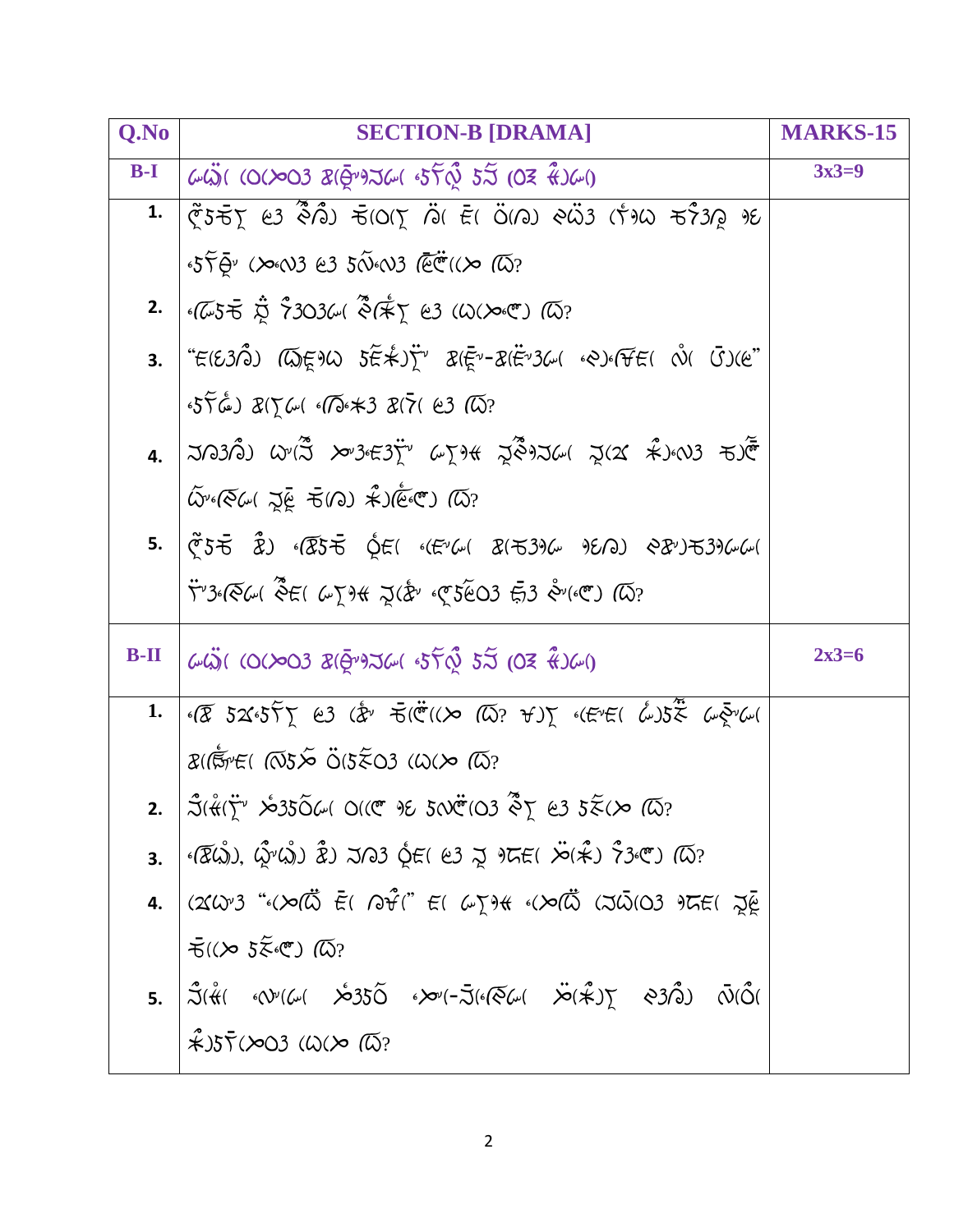| Q.No | <b>SECTION-C [WRITING SKILLS]</b>                                                                                                                                                                                                                                                                                                                      | <b>MARKS-15</b> |
|------|--------------------------------------------------------------------------------------------------------------------------------------------------------------------------------------------------------------------------------------------------------------------------------------------------------------------------------------------------------|-----------------|
| 1.   | $\omega$ Ŵ (0(203 $x^{\omega}$ ( z Ē ) TE ( á ) ( x 100 k )E ( á ) ( t ) $\frac{1}{(x^{\omega})^{2}}$ E ( $5\overline{3}$ -                                                                                                                                                                                                                            | 05              |
|      | $E.$ ( $E5\widetilde{\Theta}$ W)- $\chi$                                                                                                                                                                                                                                                                                                               |                 |
|      | 950)                                                                                                                                                                                                                                                                                                                                                   |                 |
|      | $U.$ $\overline{V}$ $\infty$ 3 $\tilde{S}$ <sup>,</sup> $\overline{V}$ ) $\overline{S}$ (- $\overline{\tilde{\star}}$ ( $\overline{S}$ (                                                                                                                                                                                                               |                 |
|      | 2. $\beta$ ((* 6 ( $\beta$ ( $\gamma$ 03 ( $\stackrel{*}{\diamond}$ $\bar{\epsilon}$ ( $\stackrel{*}{\gamma}$ 's $\stackrel{*}{\approx}$ ( $\stackrel{*}{\epsilon}$ ( $\stackrel{*}{\sim}$ ( $\stackrel{*}{\epsilon}$ ( $\stackrel{*}{\gamma}$ ( $\stackrel{*}{\alpha}$ ) $\stackrel{*}{\epsilon}$ ( $\stackrel{*}{\alpha}$ ) $\stackrel{*}{\epsilon}$ | 05              |
|      | $\bar{\varepsilon}$ (6( $\hat{\varphi}$ ' $\dot{\varphi}$ '( $\bar{\varphi}$ $\tilde{\varphi}$ '( $\bar{\varphi}$ $\tilde{\varphi}$ )( $\bar{\varphi}$ $\tilde{\varphi}$ )( $\tilde{\varphi}$ ) $\tilde{\varepsilon}$ ( $\tilde{\varphi}$ ) $\tilde{\varepsilon}$ ( $\tilde{\varphi}$ ) $\tilde{\varepsilon}$ ( $\tilde{\varphi}$ )                    |                 |
|      | 950)                                                                                                                                                                                                                                                                                                                                                   |                 |
|      | 8((*G) (E+E( 483 8(9) OG 5E *) 0) 8(W+ ((* *) (Q 1 03                                                                                                                                                                                                                                                                                                  |                 |
|      | 5 4 5 50 603 (3 6 960) 5 6 6 7 5 6 7 8 9 5 6 8 8 9 8 8 8 8 8 9 8 8 8 8 9 8 8 8 8 9 8 8 8 8 9 8 8 9 8 9 8 9 8 9 9 8 9 8 9 8 9 8 9 8 9 8 9 8 9 8 9 8 9 8 9 8 9 8 9 8 9 8 9 8 9 8 9 8 9 8 9 8 9 8 9 8 9 8 9 8 9 8 9 8 9 8 9 8 9 8                                                                                                                         |                 |
|      | $E^2$ $\hat{E}$ $\hat{E}$ $\hat{C}$ $\hat{C}$ $\hat{C}$ $\hat{C}$ $\hat{C}$ $\hat{C}$ $\hat{C}$ $\hat{C}$ $\hat{C}$ $\hat{C}$ $\hat{C}$ $\hat{C}$ $\hat{C}$ $\hat{C}$ $\hat{C}$ $\hat{C}$ $\hat{C}$ $\hat{C}$ $\hat{C}$ $\hat{C}$ $\hat{C}$ $\hat{C}$ $\hat{C}$ $\hat{C}$ $\hat{C}$                                                                    |                 |
| 3.   |                                                                                                                                                                                                                                                                                                                                                        | 05              |
|      | The Lion had severe indigestion so all the doctors in the forests went to                                                                                                                                                                                                                                                                              |                 |
|      | see him. When the zebra irreverently remarked that His Majesty had                                                                                                                                                                                                                                                                                     |                 |
|      | bad breath, the furious lion killed him. The hyena, who had observed                                                                                                                                                                                                                                                                                   |                 |
|      | this, exclaimed over the pleasant smell all around. The lion said that he                                                                                                                                                                                                                                                                              |                 |
|      | was not stupid and killed him also.                                                                                                                                                                                                                                                                                                                    |                 |
|      | Lastly, the lion turned to the cunning fox for his opinion. The fox saved                                                                                                                                                                                                                                                                              |                 |
|      | his skin by craftily saying that his nose was blocked due to cold, and he                                                                                                                                                                                                                                                                              |                 |
|      | could not smell a thing!                                                                                                                                                                                                                                                                                                                               |                 |
|      | 950)                                                                                                                                                                                                                                                                                                                                                   |                 |
|      | Helen Lepcha is popularly known as Sabitri Devi not only in the hills                                                                                                                                                                                                                                                                                  |                 |
|      | but throughout the country as she was renamed by none other than                                                                                                                                                                                                                                                                                       |                 |
|      | Mahatma Gandhi himself. Mrs Indira Gandhi called her Saili Didi (in                                                                                                                                                                                                                                                                                    |                 |